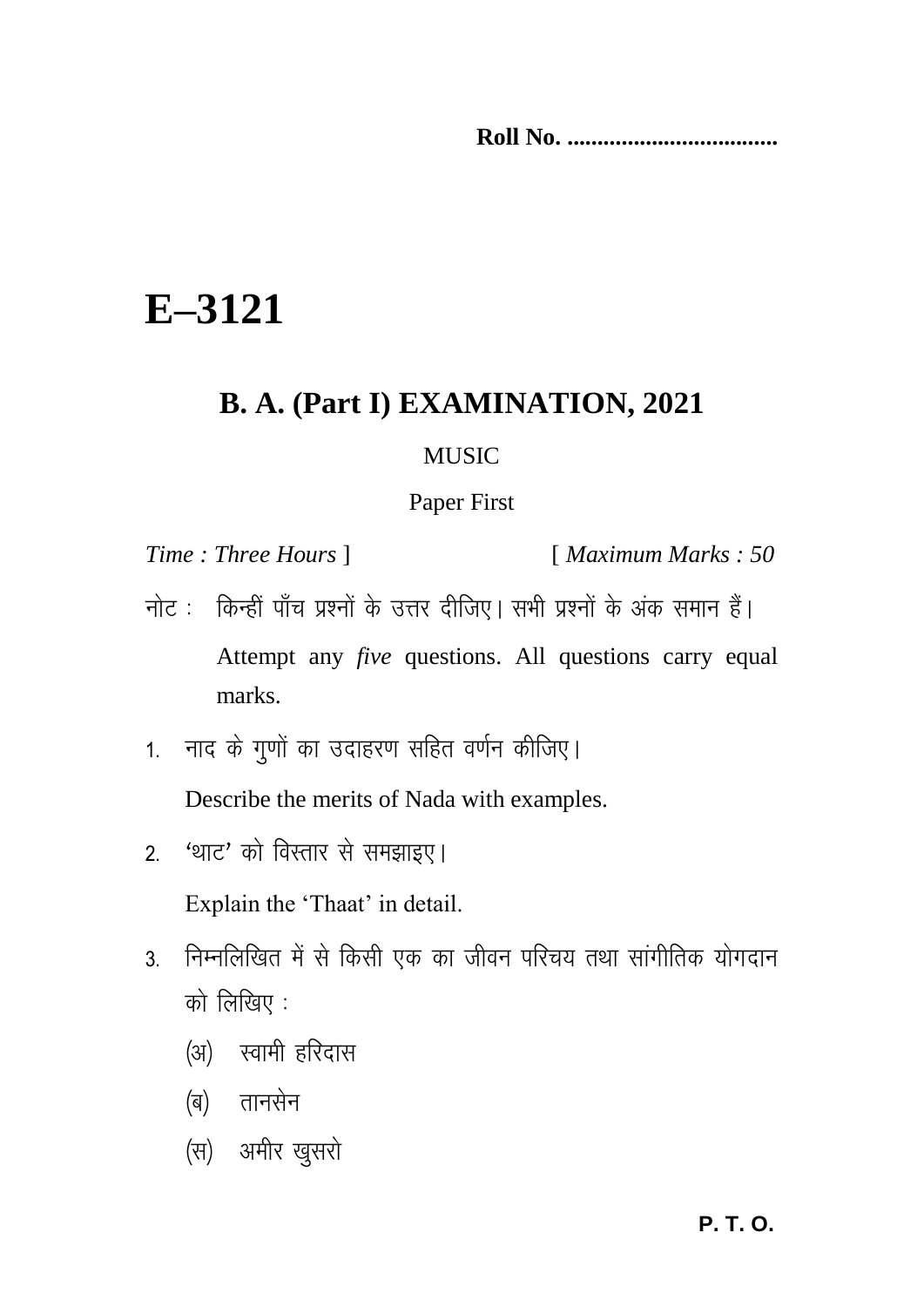Write the life sketch and musical contribution of *one* of the following :

- (a) Swami Haridas
- (b) Tansen
- (c) Amir Khusrau
- 4. निम्नलिखित को समझाइये :
	- (अ) आलाप
	- $\sqrt{q}$ ) तिहाई
	- (स) मींड
	- (द) पर्वांग
	- (इ) उत्तरांग

Explain the following :

- (a) Alalap
- (b) Tihai
- (c) Meend
- (d) Poorvang
- (e) Uttarang
- 5. ध्रपद एवं धमार संगीत शैली का विस्तार से वर्णन कीजिए।

Describe Dhrupad and Dhamar musical style in detail.

6. अपने पाठयक्रम के किन्हीं दो रागों का सम्पूर्ण शास्त्रीय परिचय दीजिए। Describe classically any *two* Ragas with full details of your syllabus.